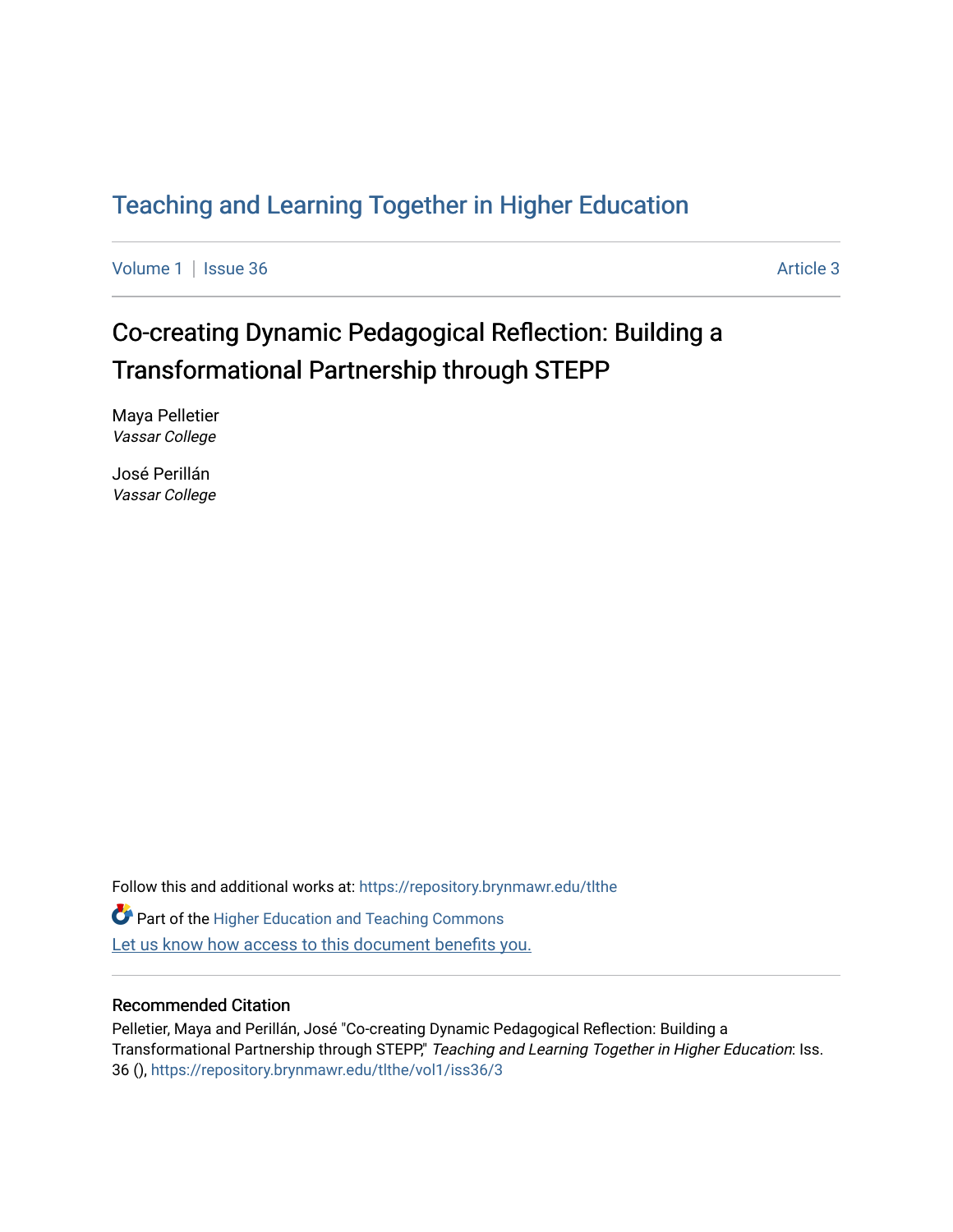#### **CO-CREATING DYNAMIC PEDAGOGICAL REFLECTION: BUILDING A TRANSFORMATIONAL PARTNERSHIP THROUGH STEPP**

*Maya Pelletier, Environmental Studies Major, Vassar College, Class of 2022*

*José Perillán, Associate Professor of Physics and Science, Technology and Society, Vassar College*

## **Introduction**

The Student Teacher Engaged Pedagogical Partnership (STEPP) program is an initiative at Vassar College to bring students and faculty together in reflection on teaching practices. In this program, a student is paired with a professor and attends their class weekly as an observer. The partners meet regularly to discuss classroom dynamics and brainstorm methods of inclusive teaching. During both the spring and fall semesters of 2021 we, Maya Pelletier (student partner) and José Perillán (faculty partner), participated in the STEPP program as student-faculty partners, first for *Science, Technology, and Society (STS) 200: Conceptualizing STS* and then for *Physics 200: Modern Physics*. Through participating in STEPP, we developed a relationship of mutual mentorship that benefited us both in incalculable ways. The following conversation and analysis reflect the co-creative nature of interactions we experienced throughout our partnership.

#### **1) Part 1: What did each of us bring to our STEPP relationship?**

*Maya: How did you think about teaching before participating in STEPP? Did you expect your perspective to change because of the program?*

*José*: Listening to the idea of STEPP during my first orientation felt like a 'light bulb' moment. I've always struggled with how we evaluate our teaching in higher education. For a whole host of reasons, it feels problematic for a faculty's teaching to be evaluated with so much emphasis placed on Course Evaluation Questionnaires (CEQs) in which students assign a 1-5 "grade" on different evaluative criteria. It seems to me that in order to effectively evaluate and improve teaching, we need more than this type of snapshot, end-of-semester feedback from students. By the time you get this feedback the semester is over and any adjustments you might envision have to wait until the next time you teach the course. Even when you use mid-semester surveys to gather student feedback midstream, you are relying on students who are in the midst of a course to be reflective and clear about their perspectives of the structure, content, and culture of that course. That's a lot to ask. All in all, I think the cycles of pedagogical reflection, experimentation, and iteration are far too long and the data used to iterate are way too noisy.

STEPP offers a structured scaffolding that includes immediate and ongoing feedback from a student who is not registered for your course. Throughout my first three semesters of STEPP, I've come to understand how powerful this combination can be. The simple and immediate consequence of carving out time each week to actively reflect on pedagogy has brought a whole different perspective to my teaching. More importantly, it has forced me to do more than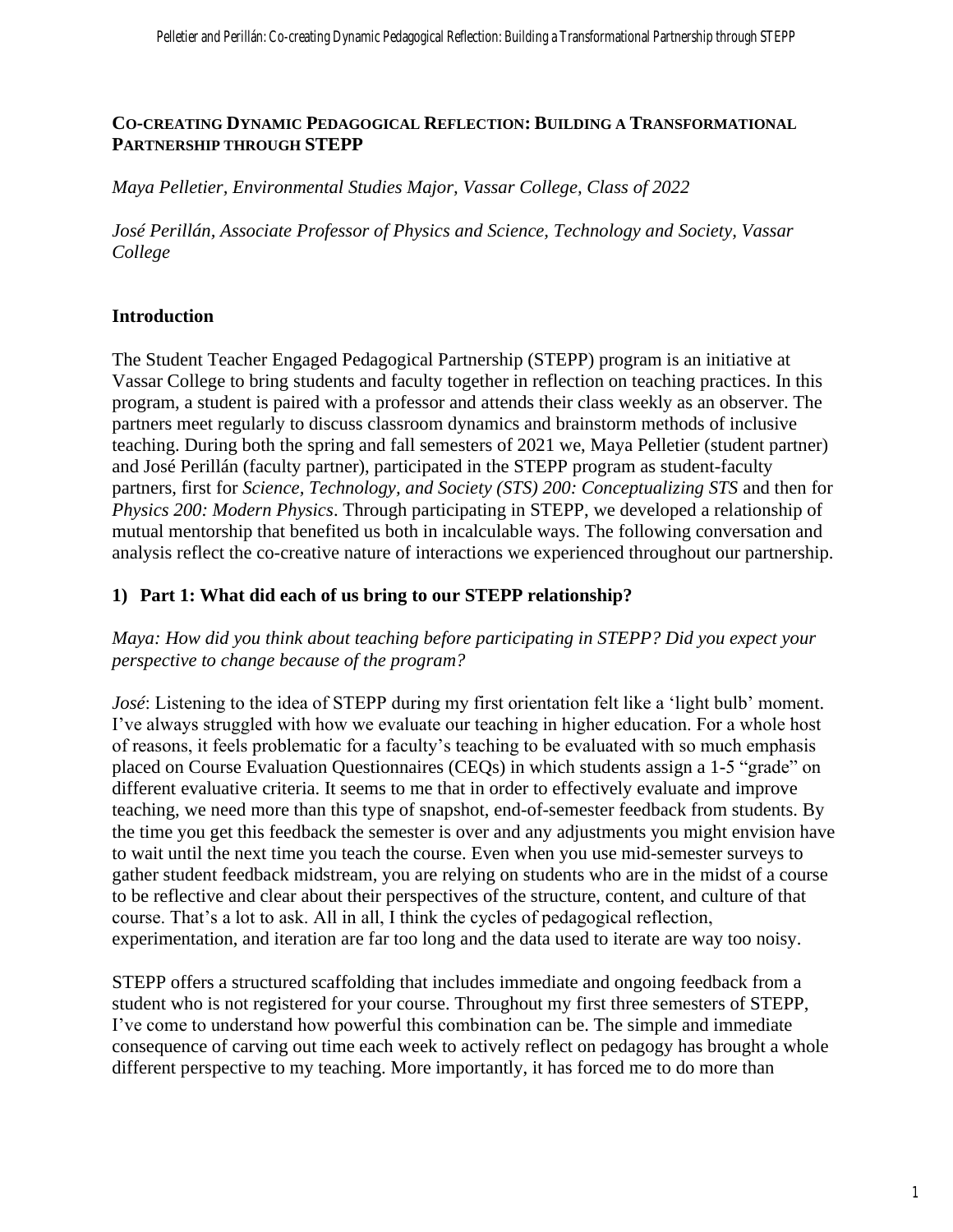passively reflect on classroom culture. It's an invitation to engage in ongoing dynamic pedagogical reflection.

## José: What had you heard about STEPP, and how did you think you might react to being part of *the STEPP program?*

*Maya*: I actually heard about STEPP from my really good friend who helps direct the program. When we first met, we often chatted about classroom experiences we'd had when we lived overseas (her in India, me in Ecuador). During one of our conversations, she told me about this program called STEPP where students and professors were partnered to focus on inclusive and adaptive pedagogy. Of course, I was hooked!

Before starting the program, I expected to learn a lot about how a classroom space is influenced by a professor's approach to teaching, and I hoped to form a relationship of trust and respect with my STEPP partner. I also had my fingers crossed that I would be able to sit in on the class and absorb some of the academic material, which I found fascinating. It's funny, though, looking back at my pre-STEPP life because I really couldn't have imagined the depth of learning you and I would experience together as STEPP partners or the friendship we would develop. I vividly remember my first time attending a STEPP class: I was so focused on following every tiny detail of interaction that by the end of the hour I was completely exhausted. There was only one other time I could remember feeling that tired—when I lived in Quito, Ecuador, for a year of cultural immersion. Suddenly my brain comprehended STEPP and the classroom experience in an entirely new way. I realized that each classroom has its own microculture created by the professor and the students, and entering into new classroom settings must come with some degree of micro-culture shock. The level of uncertainty and discomfort that each person faces would vary based on life experiences and the person's role in the classroom, but this framing completely changed my understanding of what it means to be a student or a teacher. Needless to say, what I thought STEPP would be versus my actual experience feels like the difference between seeing my shadow and seeing my reflection in the mirror.

#### *José: Have you been interested in teaching and pedagogy for a long time?*

*Maya*: I think before I was interested in teaching, I was fascinated with learning. From a very young age I loved to question, explore ideas, and discover how things worked. I was lucky that along the way I had lots of people who encouraged my curiosity and who were willing to mentor me. As I got older and saw more of the world, I started to connect the propensity for learning with access to good teaching—not that someone with poor teachers *couldn't* learn, but rather that it was much easier to learn with the support of a community that worked to understand your needs. I started to reflect on my own abilities as a product of having fantastic teachers and began to comprehend just how critical teaching is for enjoyable learning and general success. This evolution of my perspective convinced me of the importance of pedagogy (although I didn't discover that word until college!), and solidified my interest in teaching.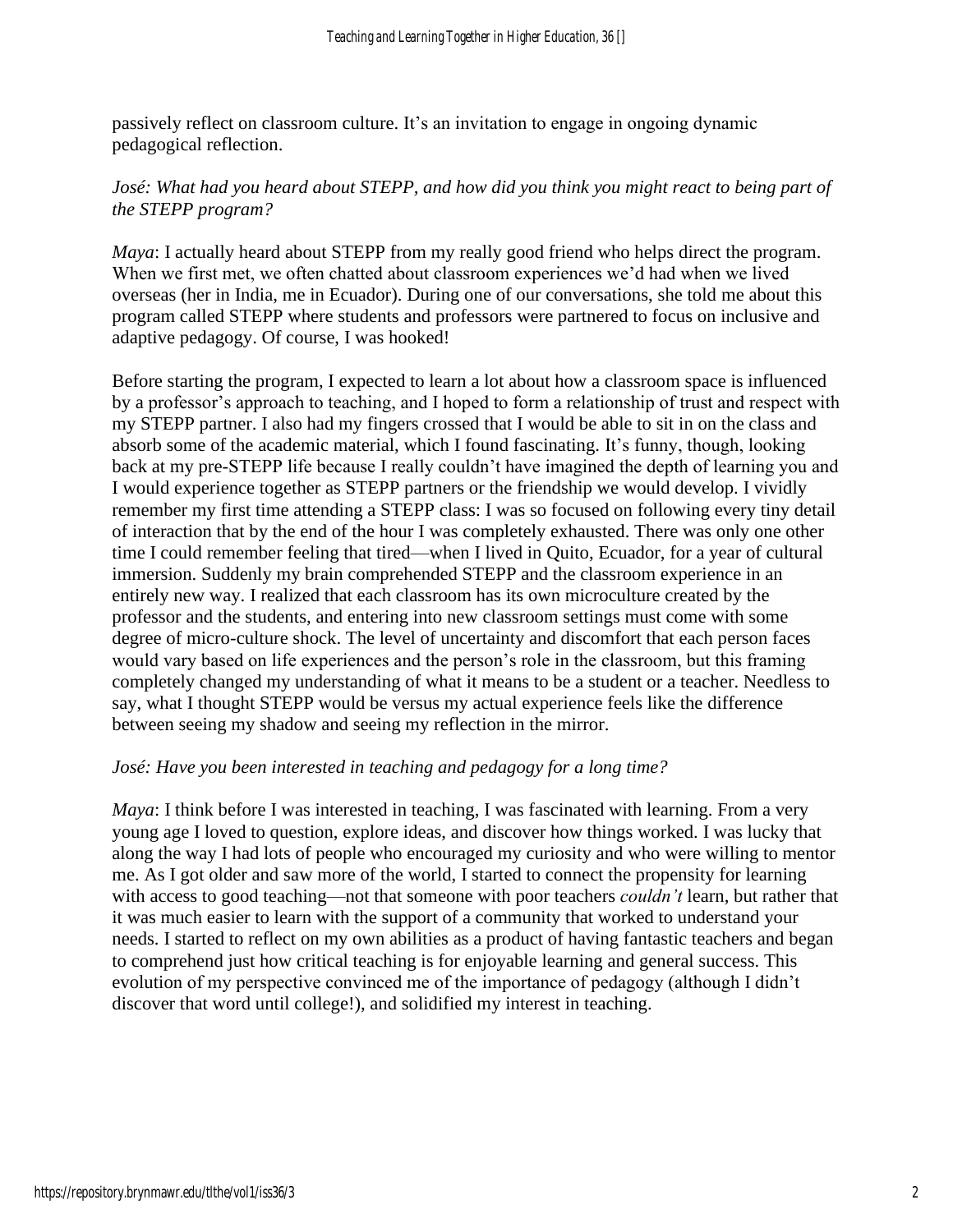*Maya: What first drew you to STEPP? What was it like to have a new partner coming into the semester?* 

*José*: I've been teaching in the Vassar Engaged Pluralism Initiative—Summer Immersion Program the past two summers. As part of the 2020 Summer Immersion Program, I was paired with a student partner and introduced to STEPP. I'm someone who generally likes to actively reflect on my teaching, so I was intrigued by the opportunity to do this in conversation with a student. We continued our partnership throughout the fall semester, giving me a sense of what a full semester STEPP experience is like. Although I found it valuable to carve out time each week for active reflection on classroom dynamics, I must confess that in my first semester the interactions with my partner did not feel fully collaborative. We would discuss classroom dynamics and I would listen to his feedback, but I preferred to process his observations on my own. This felt like a safer dynamic for me. I maintained a strict professor-student interaction with my partner, which allowed me to protect myself from any vulnerable feelings that might arise due to these exchanges.

In deciding to continue with STEPP for the Spring-2021 semester, I felt compelled to open myself up, share my vulnerability, and make the weekly reflections more of a partnered exercise. Being paired with you, Maya, was a wonderful stroke of luck. It was your first STEPP experience, and you brought a sense of openness, enthusiasm, and curiosity to the relationship. I felt like I could purge my protective instincts from the previous semester and start fresh. From our early interactions, I could tell that our STEPP relationship would be extremely fruitful. Our conversations flowed easily, but were raw and provocative.

*Maya and José:* In this first part of our conversation we reflected on what we each brought to the table when we began our partnership during the Spring-2021 semester. What seems clear is that our working relationship flourished in part because we were both ready to jump all in. Maya's curious nature and her passion for learning in community were critical to the catalytic nature of the process, as was José's openness to engaging in a shared process of pedagogical reflection. In the next section, we continue our conversation focusing on the particulars of our shared process of reflection.

## **2) What was the process like between partners?**

*Maya: What is it like to have a student in your classroom who you know is there to watch you teach and give feedback? What was it like for you to have that type of relationship with a student?* 

*José*: To be honest, at first it was anxiety producing. To think that a student was watching my every move and giving me feedback every week on my teaching style and classroom management was hard for my ego to take. When I first started with STEPP, I buffered myself from this bruising anxiety by processing on my own. This allowed me to retain some semblance of a professorial power relationship with my partner. The weekly reflections were still useful but not as effective as when I relinquished control, embraced my vulnerability, and trusted the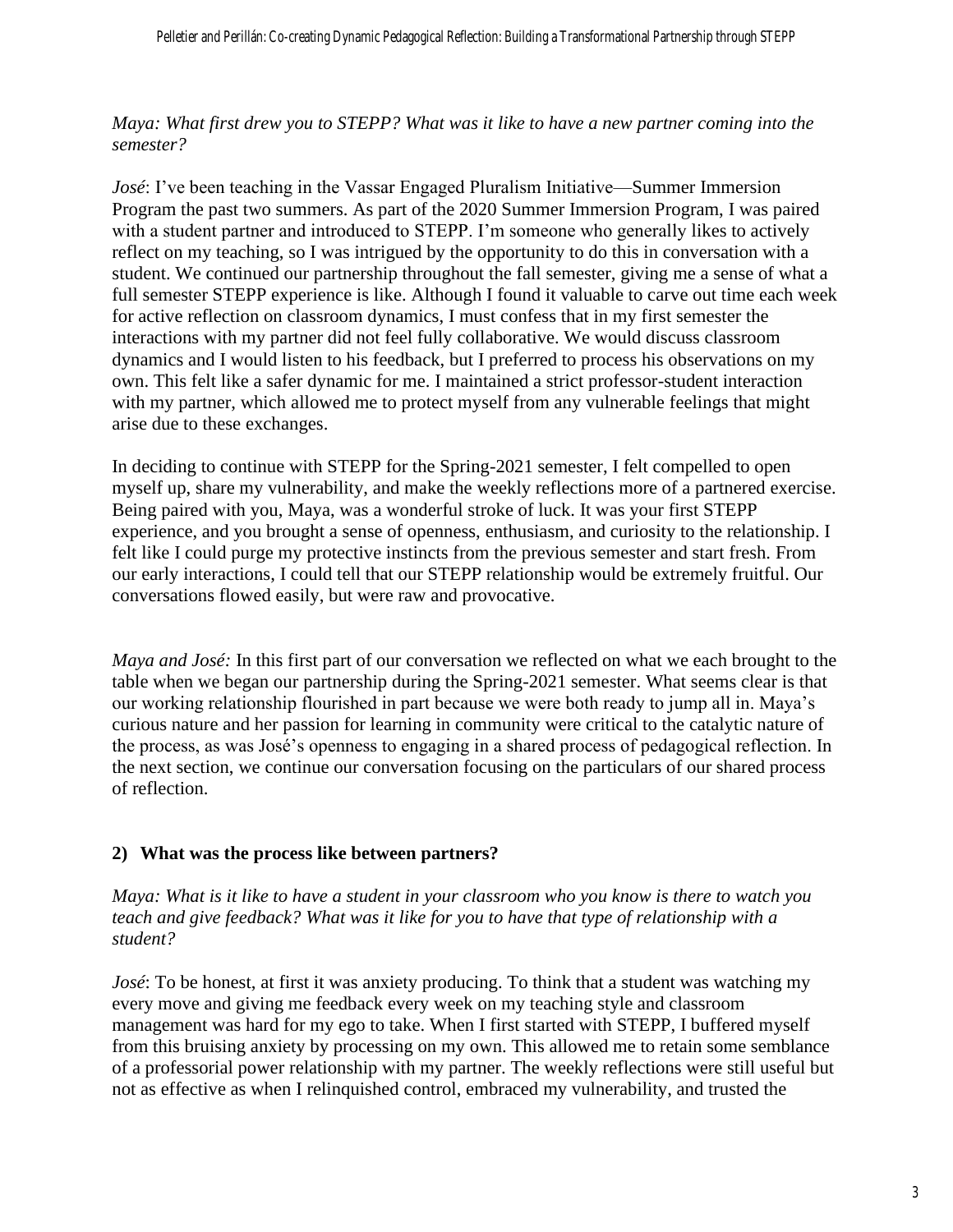relationship with my partner. That's when STEPP shifted from a useful exercise into a transformational experience. I consider my relationship with you, as a STEPP partner, unique. It's far different from my relationships with advisees, research assistants, or mentees. There's a collegial aspect to our interactions. It's more of a mutual mentoring that has sprung out of our conversations. I value your expertise and perspective as something necessary for my continued pedagogical development. It's also something I can't access myself.

## *José: Was it awkward to give a professor feedback on their teaching? If so, how did you overcome that feeling?*

*Maya*: I think giving someone feedback on something as personal as their teaching style and way of existing in a classroom is surprisingly—what's the word—raw? Intimate? Vulnerable? I don't think I would call it *awkward*, exactly. Maybe unnatural? Or unexpected. I like that: vulnerable and unexpected. You spend an hour and fifteen minutes intently focused on someone's behavior, their speech, their way of interacting with others, their way of connecting ideas. You see what they notice, what they don't notice. You have gut feelings that you would normally just let float by. You scrutinize how students perceive the space, how they react, what the space becomes through student-professor interactions. After all this, you talk about it with the person you've been observing. In a way it feels a bit like reading someone's diary out loud to them, except that what you're reading is something *you* actually wrote about *them*. That last point is key because it adds an extra personal layer to everything. You may be talking about them, but you also have to share your thoughts with them—talk to them; that requires vulnerability on both sides. This type of sharing is unexpected, first because it's uncommon in our culture (especially coming from students to professors), and second because in having this vulnerability you discover things you didn't realize you thought.

Being able to foster this type of sharing is tough, especially at the beginning of a partnership. To do it you have to build a relationship with the person you're talking to. There must be trust, respect, and humility on both sides as well as a belief in best intent. The bottom line is that this level of vulnerability can be uncomfortable. Once I accepted that, the feeling of discomfort was no longer the focus of our interactions. We both knew our goal was to make the classroom experience inclusive and meaningful, so focusing on that during challenging conversations was really valuable.

## *Maya: How did you approach hearing feedback about something as personal as your teaching practices?*

*José*: I decided to go into academia because I loved teaching, not necessarily for the opportunity to do research and scholarship. That has always been my MO, and unfortunately it caused me a bit of consternation on my way to tenure.

In some ways my interests and emphasis on teaching made me search out opportunities like STEPP to further develop my craft. On the flip side, opening myself up to regular and sustained feedback was hard because it brought on feelings of insecurity and, yes, even imposter syndrome. The weekly process we established throughout the semester was critical to facing down that insecurity and getting over myself. Your notes about class dynamics were precise and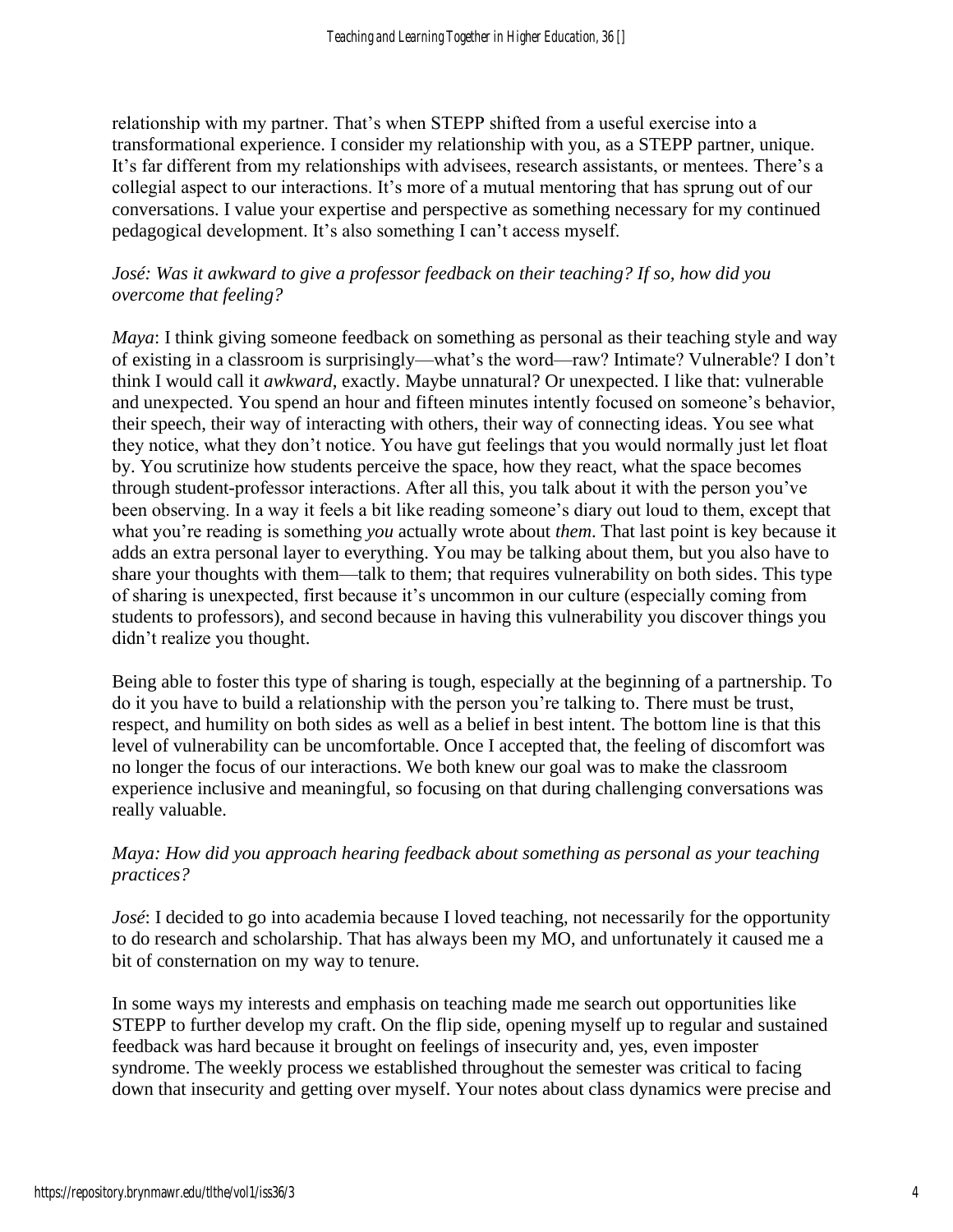insightful. You made sure not only to point out problems, but to balance those observations with positive reinforcement. It was also very helpful to hear about your own experiences in other classes. Things that worked, and others that didn't. During our conversations, I always felt like you were an ally. You remained curious, open, and supportive of my process of dynamic reflection.

Most importantly, what eased my anxiety was the trust that we established through our humor and banter. Our conversations were not limited to metabolizing the observations and feedback from the previous class. We dedicated significant time to discussing questions that came up about Science, Technology, and Society as a field or the latest Ezra Klein podcast. Quasitangents were critical to developing our rapport.

## *José: I noticed that by the end of the first semester you were feeling significantly more comfortable in our exchanges. How did you get there? What changed?*

*Maya*: A lot of things probably changed, but mostly I realized I could tell you anything and you would still see me as the valuable and imperfect human that I am. There was no fear that you would judge me or misunderstand my humor or laugh at some stupid comment I made. We achieved an amazing level of trust that meant I felt comfortable doing anything from talking with you about really tough topics related to inclusive pedagogy to emailing you at 11 pm on a Saturday about the end of *My Octopus Teacher*. We shared so much over the semester—from thoughts and ideas to academic resources and comics to the creation of a classroom—that I felt understood, respected, and valued as an equal.

## *Maya: Was it difficult to incorporate my feedback into the classroom? What worked and what didn't work?*

*José*: Because your observations of class were so forthright and clear, it made incorporating feedback easy. I never felt blindsided by one of your comments or observations. Knowing that you were observing my class made me more aware of my own missteps or awkward exchanges. I usually acknowledged your points and agreed with your observations upfront, which left plenty of time for us to brainstorm ways to adjust and adapt my class management strategies. What made the incorporation of these tweaks feel easy was how open we were with the class from day one about your role and the philosophy of STEPP. You introduced yourself at the beginning of the semester, and students understood exactly what you were doing in class. Then, throughout the semester I recall several occasions when I explicitly referred to our one-on-one STEPP conversations about classroom dynamics as a reason for making an adjustment or tweak. I was more confident in making adjustments thanks to the deliberate and reflective nature of our process.

## **Analysis**

Figure 1: A schematic representing the process of pedagogical partnership we developed during STEPP. The process began with a relationship founded on trust, respect, and vulnerability, which led to a collegial and communicative partnership. Learning and growth evolved from the cocreative aspect of this relationship and was continued through real-time, adaptive, dynamic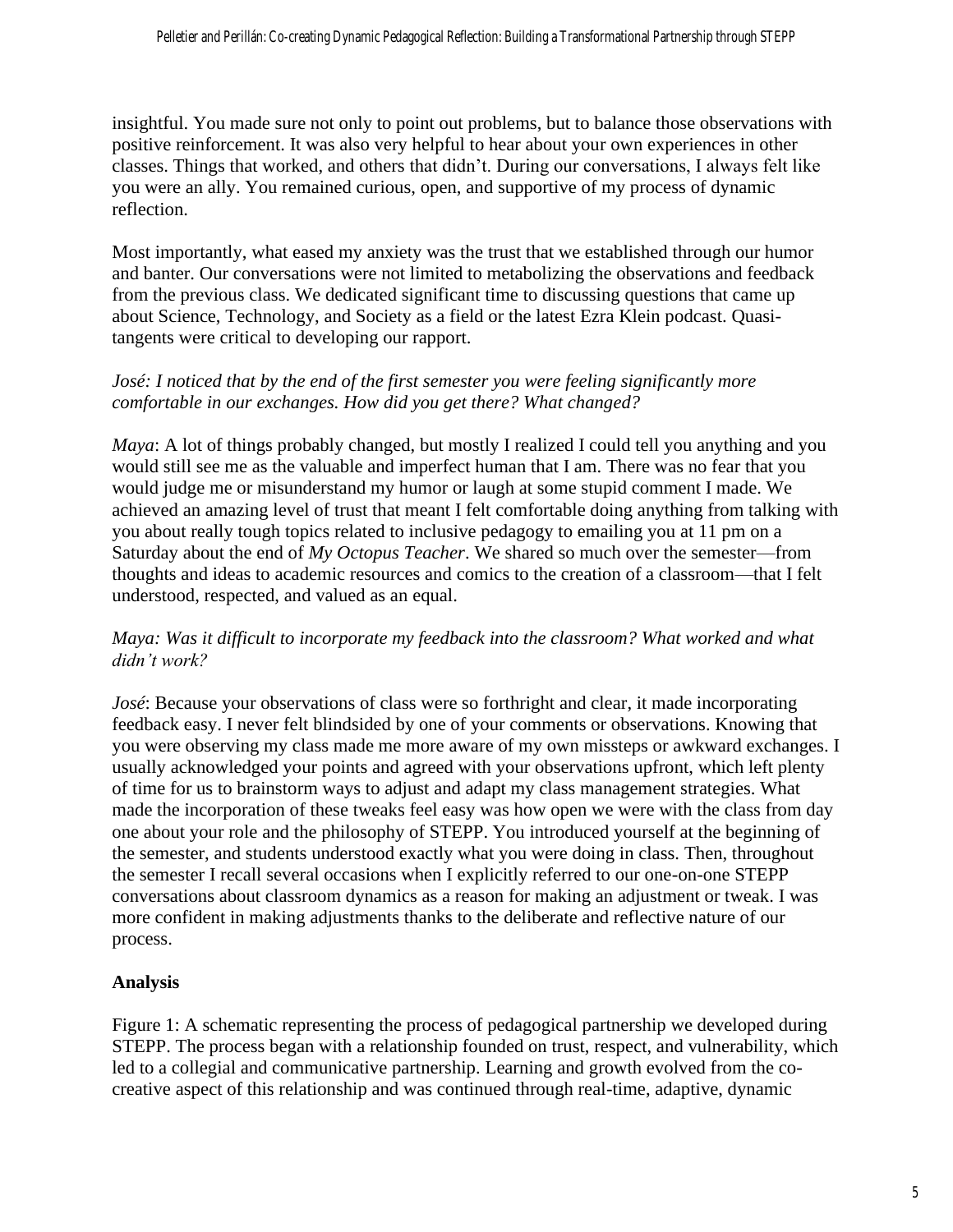reflection on teaching and learning. All of these elements were oriented towards a final vision, or purpose: an inclusive and effective classroom environment.



A process is a series of steps moving from one unfinished part to the next always keeping in mind some end objective. That STEPP supports a process of pedagogical reflection implies that it is ever changing and that it aims to improve the yet unfinished art of teaching. Through our work together we (José and Maya) have developed an understanding of the process of pedagogical partnership that can be seen in Figure 1. This process, our journey through STEPP, is centered on co-creation and real-time, adaptive dynamic reflection that works toward the goal of creating an inclusive and effective classroom environment.

The process of pedagogical partnership necessarily begins with the student-faculty relationship. This relationship is the basis of all learning and growth generated from a program like STEPP. Given that pedagogical partnership requires face-to-face feedback and discussion on something as personal as teaching practices, the relationship between the partners must

be built on mutual trust, respect, and vulnerability. Partners are privy to confidential and sensitive information. There is an expectation that what is said stays between the partners, and this requires trust. Similarly, when sharing information and ideas, it is important that each partner treats the other as an individual with emotions, deserving of respect. With this trust and respect established, partners can begin to embrace vulnerability, perhaps the most difficult aspect of the student-faculty relationship. In most contexts, especially in academia, vulnerability is not welcomed as a virtue, especially not when dealing with the power differential between student and professor. It is only through both partners opening up to constructive critique, however, that the full potential of a pedagogical partnership can be realized.

Once the relationship is established it takes on a collegial and communicative nature that we define as "co-creative." The two partners are working as such to build a classroom environment that is healthy for both the students and the professor. Through insights, discourse, and reflection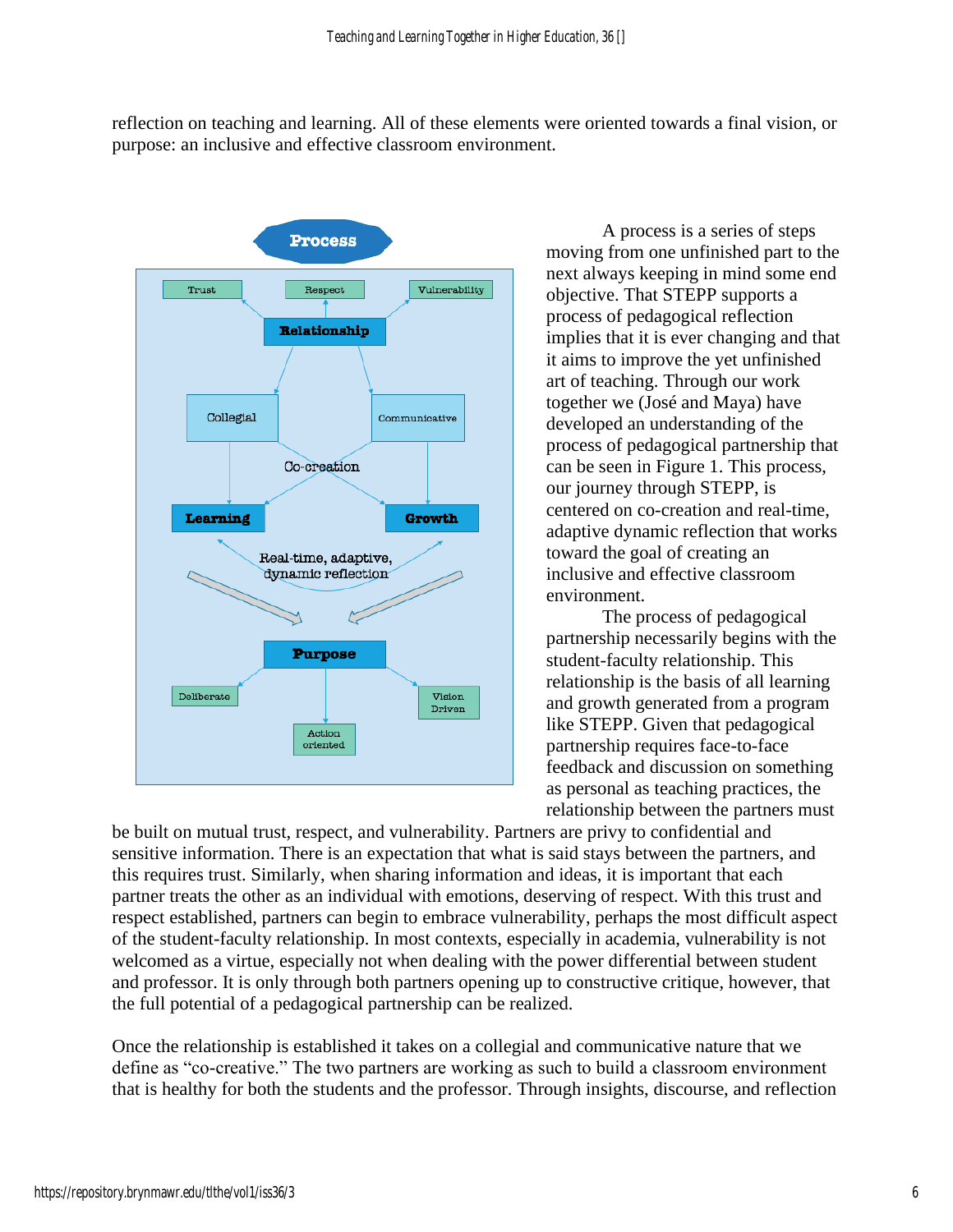each partner has the opportunity for learning, growth, and mutual mentorship. Throughout the partnership, learning and growth are continued by cycles of real-time, adaptive, dynamic reflection on teaching practices, learning styles, and observation strategies. All of these interactions build toward the purpose of the partnership, which is both individual (personal growth) and communal (creating a sense of belonging in the classroom and providing the best possible opportunity for student learning). Ideas for inclusive teaching practices are devised and strategies are developed for classroom experimentation to carry out those ideas. This vision for the classroom evolves from the learning and growth of the pedagogical relationship.

These elements—relationship, learning, growth, and purpose—make up the process we experienced as STEPP partners and enabled us to participate in a transformational process of pedagogical reflection.

## **3) What did we take away from this STEPP program?**

## *Maya: How do you think your classroom has changed from your participation in STEPP?*

*José*: Much of our pedagogical tweaks and interventions were around various approaches to introducing and discussing concepts and ideas. In other words, the underlying tension between relaying necessary information while also making room for students to engage in formative discussions. As we discussed on a number of occasions throughout the semester, I believe that striking a balance between information and formation is at the heart of teaching as an art form. That part of the craft will never be perfected, but through iterative development and caring attention it can certainly be honed. You have helped me make this tension explicit and been an invaluable partner in my pedagogical development.

## *José: In what sense has your view of what goes into teaching changed because of STEPP?*

Maya: STEPP really showed me how many different things a good teacher has to focus on, from classroom dynamics, to content, to student interests. Since I wasn't focused on learning academic material I could instead put my mind to noticing the culture of the classroom and understanding various perspectives on teaching and learning. STEPP also made me feel the intense commitment and care that goes into good teaching. The fact that you were willing to go above and beyond that you would allow the vulnerability of face-to-face, weekly feedback—showed me on a deeper, more personal level what it means to be a great teacher.

#### *Maya: How have your thoughts about student experience changed through participating in STEPP?*

*José*: Before participating in STEPP, my reflections on pedagogy were akin to living in Edwin A. Abbott's "Flatland." It's as if I resided in two dimensions, with no real access to a third dimension. That is why I refer to STEPP as a Gestalt experience. All of a sudden I am swimming in this new dimension. It's extraordinary and invigorating. I had brief flashes of insights into the student experience before, but to have a student partner engaging weekly, takes it to a completely new level.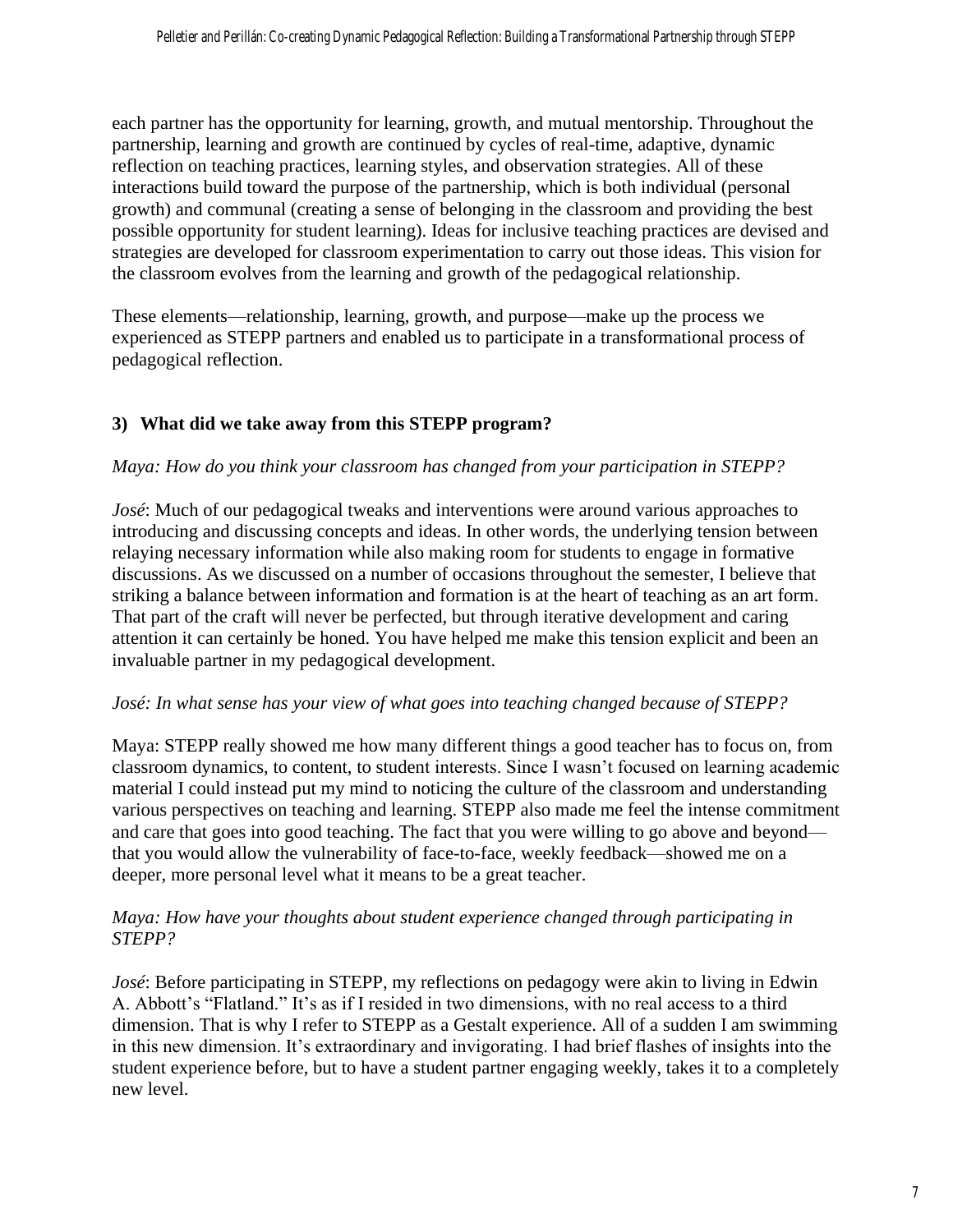#### *José: How did your STEPP experience change the way you engage in other classes?*

*Maya*: STEPP has made me more aware of both my own position and experience in a learning setting as well as that of others. Before STEPP, when I entered a classroom, my primary focus was to learn as much academic material as possible, regardless of the pedagogy being used. There were times when I had to shut down the parts of my brain that were reacting with anger or fear or shame to certain pedagogies because my purpose was not to have emotion; I had to absorb knowledge. In limiting my human response to the classroom, I was becoming an automaton in my learning, I was being unfair to myself as a person, and I was missing important cues for inclusion in the classroom. When you train to become a machine, it is difficult to respond to others or yourself as human—something that destroys community and makes it difficult to realize unfair situations when they arise. STEPP helped me reconnect with being a student who is also *human*; I am better able to recognize my needs, notice the experiences of others, and find ways to approach professors about making the classroom a welcoming space for everyone.

#### *Maya: Do you find that my feedback influences your life in interactions beyond the classroom?*

*José*: I think it's natural for a transformative experience to push beyond the confines of its immediate context. STEPP is no different. I feel that my work with you in STEPP has been crucial to increasing my understanding of how I impact those around me. Without a studentfacing sounding board, pedagogical reflection and development can be rather self-involved and abstract. That process feels fundamentally different now, and knowing that, I feel as though I want to apply it to other facets of my life.

#### **Conclusion**

Before our STEPP partnership, it seems the two of us were limited in our capacity to fully experience the culture of classrooms of which we were a part. Whether we were automatons or "Flatlanders," there was something significant missing from our pedagogical experiences. We found that we could be "effective" students/teachers by going through the motions, doing the work, showing up to class, and engaging in performative learning and teaching. These were certainly safe and informative pedagogical experiences, but they were also somewhat sterile. Our knowledge grew as a result of these experiences, but our humanity and community not so much. Our STEPP relationship has carved out a dynamically reflective space that allows us to collaboratively transcend performative pedagogy and become more attuned to our sense of communal humanity.

This process of ongoing pedagogical reflection is a wonderful gift. As a teacher, I (José) have become sensitized to the student experience in a uniquely transformative and irreversible way. There's no denying that, given the chance, students can be trusted collaborators and colleagues. I have much to learn and I look forward to further STEPP iterations in which we can continue this invaluable dialog.